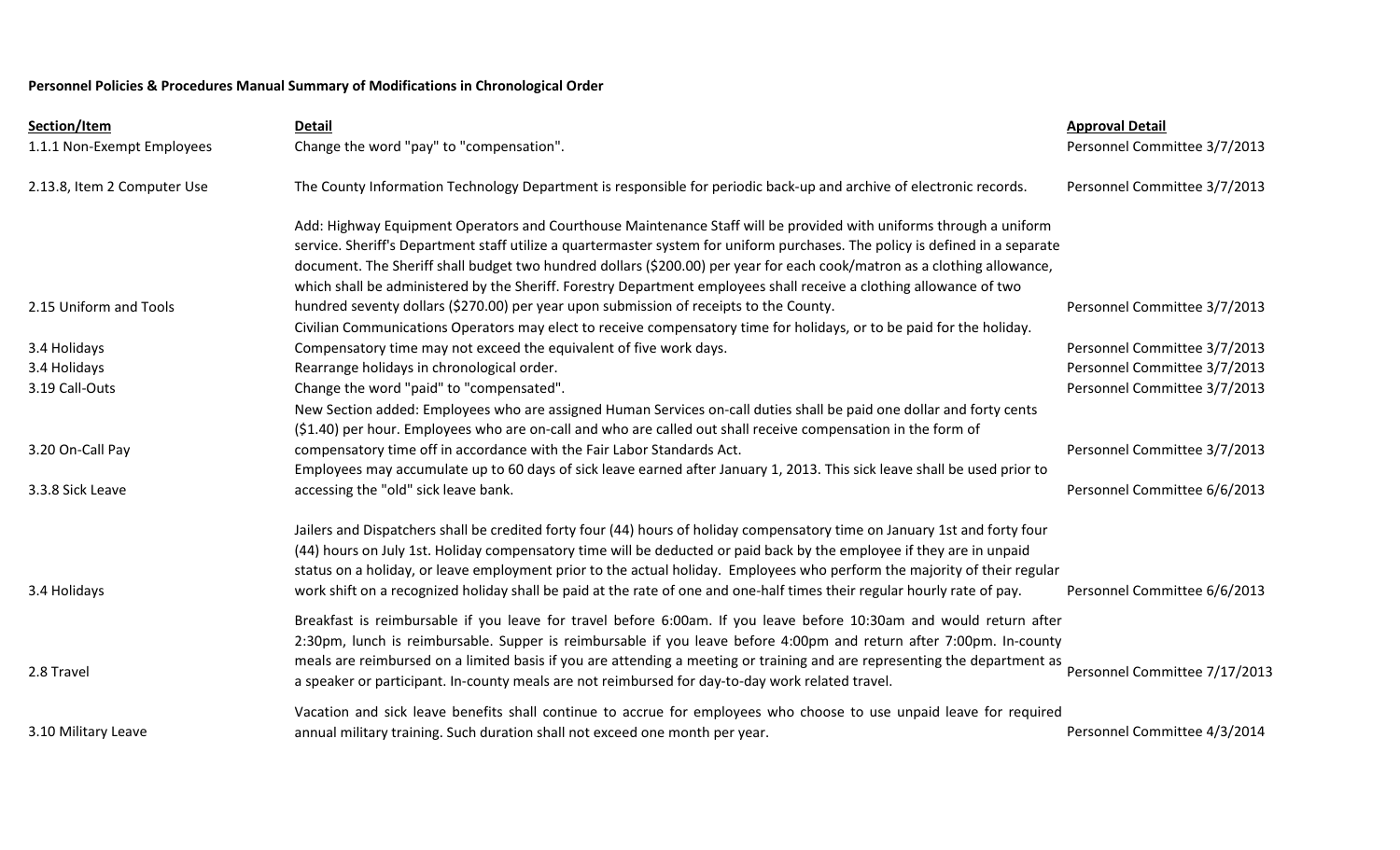|                                       | Part-time eligibility for health insurance set at an average of 30 hours per week, employees already on the plan               |                                        |
|---------------------------------------|--------------------------------------------------------------------------------------------------------------------------------|----------------------------------------|
| 3.13 Health Insurance                 | grandfathered. Effective 1/1/15                                                                                                | Personnel Committee 7/08/2014          |
|                                       | Eligibilty for county health insurance upon retirement. Establishes criteria for eligibility. Grandfathers retirees already on |                                        |
| 3.13 Health Insurance                 | the plan. Effective 1/1/15                                                                                                     | Personnel Committee 7/08/2014          |
| 3.1 Vacation, Apdx B                  | Jail and Civilian Communications Operators follow the 40 hour per week vacation schedule.                                      | Personnel Committee 7/8/2014           |
| 3.3.1 Sick Leave                      | Jail and Civilian Communications Operators receive sick leave as if a 2080 hour per year work schedule.                        | Personnel Committee 7/8/2014           |
|                                       | Full and Part-Time employees who perform the majority of their regular work shift on a recognized holiday shall be paid at     |                                        |
| 3.4 Holidays                          | the rate of one and one-half times their regular hourly rate of pay.                                                           | Personnel Committee 9/4/2014           |
| 11.1 Identification Cards             | Establishes an ID policy for employees.                                                                                        | Personnel Committee 9/4/2014           |
| 3.11 Unpaid Leaves of Absence         | Allows Department Heads to approve unpaid leaves not to exceed 2 weeks per employee per year.                                  | Personnel Committee 12/4/2014          |
| 5.3 Overtime and Compensatory Time    | Increases the allowable accrual of compensatory time from equivalent of 5 work days to 7 work days.                            | Personnel Committee 12/4/2014          |
| 3.20 On-Call Pay                      | Increases on-call pay for Social Workers to \$1.50 per hour and a minimum of 30 minutes of paid time when called-out.          | Personnel Committee 5/14/2015          |
|                                       | Employees hired after June 10, 2015 may elect to use sick leave accrued as either sick leave or vacation during their first    |                                        |
| 3.3.11 Sick Leave                     | year of employment.                                                                                                            | Personnel Committee 6/10/2015          |
| 2.4 Smoking Policy                    | Added defininition of smoking, to include e-cigarette type products                                                            | Personnel Committee 1/7/16             |
| 3.21 Tuition Assistance Program       | Added the Tuition Assistance Program                                                                                           | Personnel Committee 1/7/16             |
| 4.5 Bullying                          | Added a Bullying Policy                                                                                                        | Personnel Committee 1/7/16             |
| 2.8 Travel Expenses                   | Increased meal reimbursement amounts: \$8, \$10, \$16, total \$34                                                              | Personnel Committee 12/1/16 eff 1/1/17 |
| Appendix D, HRA Reimbursement         | Modified roll-over amounts to correspond with Qualified High Deductible Plan Design.                                           | Personnel Committee 12/1/16 eff 1/1/17 |
| 5.3 Overtime and Compensatory Time    | Modified overtime policy for Highway Department on weekends.                                                                   | Personnel Committee 4/13/17            |
| 4.3 Disciplinary Action               | State Statute requiring that the county report social worker discipline to the State.                                          | Personnel Committee 4/13/17            |
| 2.8 Travel Expenses                   | Revision to In-County meal reimbursement policy. (Item 8)                                                                      | Personnel Committee 4/13/17            |
| 3.3.11 Sick Leave                     | 2 days of sick leave upon hire.                                                                                                | Personnel Committee 8/3/2017           |
| 3.11.1 Temporary Emergency Leave      | Creating the Emergency Leave Program                                                                                           | Personnel Committee 8/3/2017           |
| 5.4 Breastfeeding Policy              | Created a Workplace Breastfeeding Policy                                                                                       | Personnel Committee 8/3/2017           |
| 4.1.7 Fraud Prevention Policy         | <b>Created a Fraud Prevention Policy</b>                                                                                       | County Board 01/31/2017                |
| 3.4 Holidays                          | Clarifying definition of Legal -vs Recognized Holiday for Overtime and Holiday Pay Purposes                                    | Personnel Committee 3/2/2018           |
| 3.10 Military Leave                   | Authorizing 2 weeks of vacation upon return from extended active military duty.                                                | Personnel Committee 5/3/2018           |
| 2.8 Travel Expenses                   | Clarifying Item 6, use of county vehicles and when/how mileage will be paid.                                                   | Personnel Committee 9/6/2018           |
| 6.2 Oleoresin Capsicum (Pepper Spray) | Created a Pepper Spray Policy                                                                                                  | Personnel Committee 2/14/2019          |
| 3.7 Emergency Responder Leave         | Created a policy for paid leave related to emergency response.                                                                 | Personnel Committee 4/4/2019           |
| 2.13.12 Social Media Adminstration    | Creates guidelines for administration of county social media accounts                                                          | Executive Committee 3/14/2019          |
| 3.1.5 a. Vacation                     | Prohibiting the use of vacation during the last 2 weeks of employment                                                          | Personnel Committee 8/1/2019           |